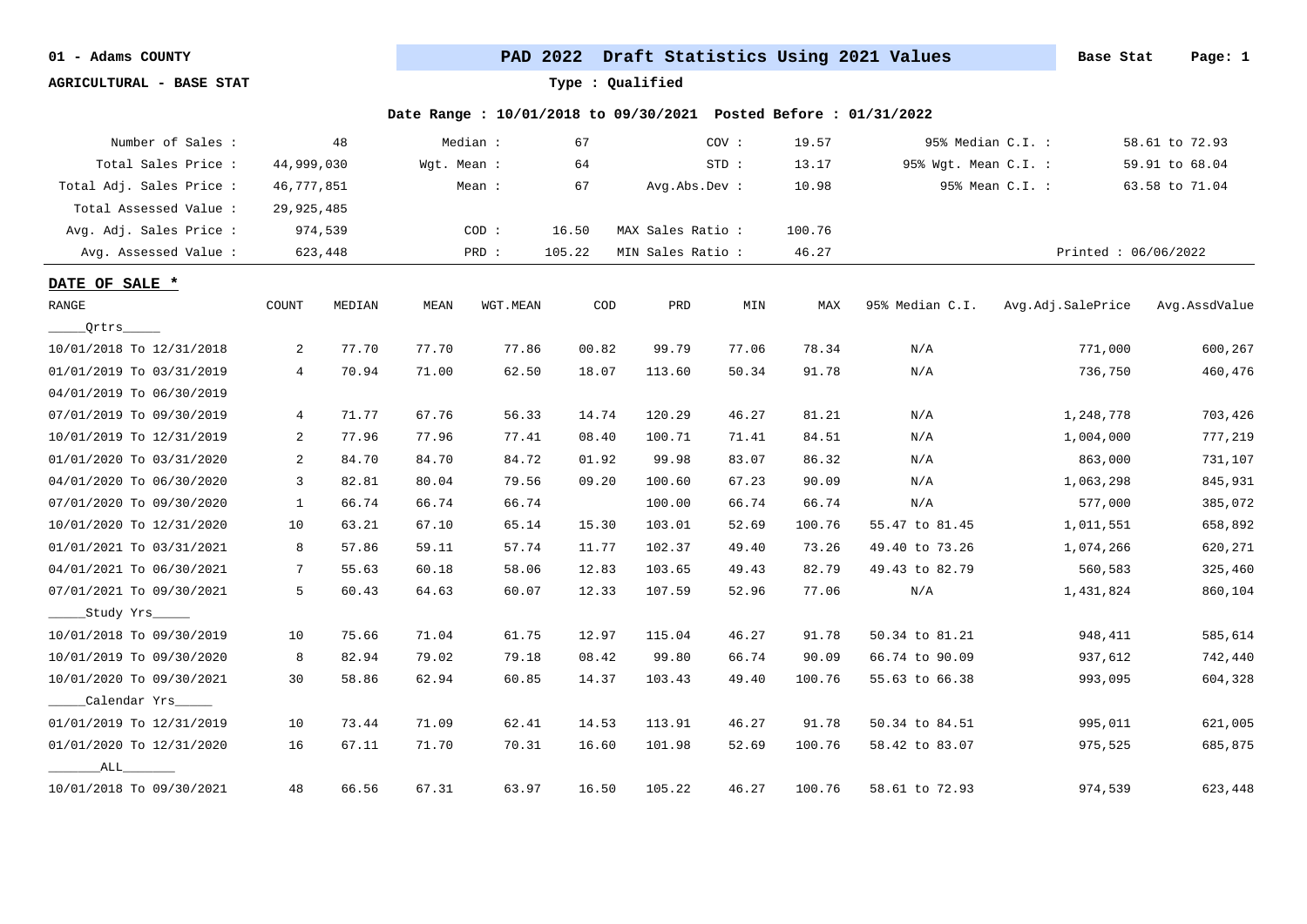**AGRICULTURAL - BASE STAT Type : Qualified**

| Number of Sales :        |                | 48      |             | Median : | 67                          |                   | cov:  | 19.57  |                      | 95% Median C.I. : | 58.61 to 72.93      |
|--------------------------|----------------|---------|-------------|----------|-----------------------------|-------------------|-------|--------|----------------------|-------------------|---------------------|
| Total Sales Price :      | 44,999,030     |         | Wgt. Mean : |          | 64                          |                   | STD:  | 13.17  | 95% Wgt. Mean C.I. : |                   | 59.91 to 68.04      |
| Total Adj. Sales Price : | 46,777,851     |         |             | Mean :   | 67                          | Avg.Abs.Dev :     |       | 10.98  |                      | 95% Mean C.I. :   | 63.58 to 71.04      |
| Total Assessed Value :   | 29,925,485     |         |             |          |                             |                   |       |        |                      |                   |                     |
| Avg. Adj. Sales Price :  |                | 974,539 |             | COD:     | 16.50                       | MAX Sales Ratio : |       | 100.76 |                      |                   |                     |
| Avg. Assessed Value :    |                | 623,448 |             | PRD :    | 105.22                      | MIN Sales Ratio : |       | 46.27  |                      |                   | Printed: 06/06/2022 |
| GEO CODE /<br>TOWNSHIP # |                |         |             |          |                             |                   |       |        |                      |                   |                     |
| RANGE                    | COUNT          | MEDIAN  | <b>MEAN</b> | WGT.MEAN | $\mathop{\rm COD}\nolimits$ | PRD               | MIN   | MAX    | 95% Median C.I.      | Avg.Adj.SalePrice | Avg.AssdValue       |
| 0 or Blank               | 2              | 61.86   | 61.86       | 65.52    | 10.07                       | 94.41             | 55.63 | 68.08  | N/A                  | 684,402           | 448,440             |
| 3659                     | 2              | 52.15   | 52.15       | 51.13    | 05.22                       | 101.99            | 49.43 | 54.87  | N/A                  | 450,000           | 230,069             |
| 3661                     | $\overline{3}$ | 66.02   | 66.83       | 66.19    | 08.71                       | 100.97            | 58.61 | 75.85  | N/A                  | 751,333           | 497,283             |
| 3663                     | 1              | 58.61   | 58.61       | 58.61    |                             | 100.00            | 58.61 | 58.61  | N/A                  | 610,000           | 357,503             |
| 3665                     | 5              | 63.64   | 65.56       | 64.98    | 10.43                       | 100.89            | 52.69 | 81.45  | N/A                  | 1,024,200         | 665,517             |
| 3765                     | $\overline{3}$ | 55.47   | 53.18       | 50.94    | 06.92                       | 104.40            | 46.27 | 57.80  | N/A                  | 1,877,653         | 956,437             |
| 3769                     | 1              | 71.00   | 71.00       | 71.00    |                             | 100.00            | 71.00 | 71.00  | N/A                  | 1,067,500         | 757,968             |
| 3771                     | 1              | 71.41   | 71.41       | 71.41    |                             | 100.00            | 71.41 | 71.41  | N/A                  | 1,088,000         | 776,982             |
| 3895                     | 4              | 63.59   | 63.24       | 61.76    | 10.65                       | 102.40            | 52.51 | 73.26  | N/A                  | 985,280           | 608,475             |
| 3897                     | 5              | 50.34   | 58.35       | 53.19    | 16.79                       | 109.70            | 49.40 | 75.46  | N/A                  | 989,500           | 526,288             |
| 3899                     | $\overline{3}$ | 66.98   | 69.40       | 66.80    | 12.12                       | 103.89            | 58.42 | 82.79  | N/A                  | 691,883           | 462,211             |
| 4001                     | 7              | 77.06   | 72.59       | 69.20    | 11.11                       | 104.90            | 53.53 | 90.09  | 53.53 to 90.09       | 820,263           | 567,589             |
| 4003                     | 3              | 72.67   | 75.46       | 64.48    | 21.92                       | 117.03            | 52.96 | 100.76 | N/A                  | 1,323,283         | 853,268             |
| 4005                     | 1              | 83.07   | 83.07       | 83.07    |                             | 100.00            | 83.07 | 83.07  | N/A                  | 851,000           | 706,928             |
| 4007                     | 7              | 82.81   | 77.64       | 73.46    | 11.13                       | 105.69            | 57.10 | 91.78  | 57.10 to 91.78       | 1,029,804         | 756,492             |
| ALL                      |                |         |             |          |                             |                   |       |        |                      |                   |                     |
| 10/01/2018 To 09/30/2021 | 48             | 66.56   | 67.31       | 63.97    | 16.50                       | 105.22            | 46.27 | 100.76 | 58.61 to 72.93       | 974,539           | 623,448             |
| AREA (MARKET)            |                |         |             |          |                             |                   |       |        |                      |                   |                     |
| RANGE                    | COUNT          | MEDIAN  | MEAN        | WGT.MEAN | $\mathop{\rm COD}\nolimits$ | PRD               | MIN   | MAX    | 95% Median C.I.      | Avg.Adj.SalePrice | Avg.AssdValue       |
| 4000                     | 48             | 66.56   | 67.31       | 63.97    | 16.50                       | 105.22            | 46.27 | 100.76 | 58.61 to 72.93       | 974,539           | 623,448             |
| ALL                      |                |         |             |          |                             |                   |       |        |                      |                   |                     |
| 10/01/2018 To 09/30/2021 | 48             | 66.56   | 67.31       | 63.97    | 16.50                       | 105.22            | 46.27 | 100.76 | 58.61 to 72.93       | 974,539           | 623,448             |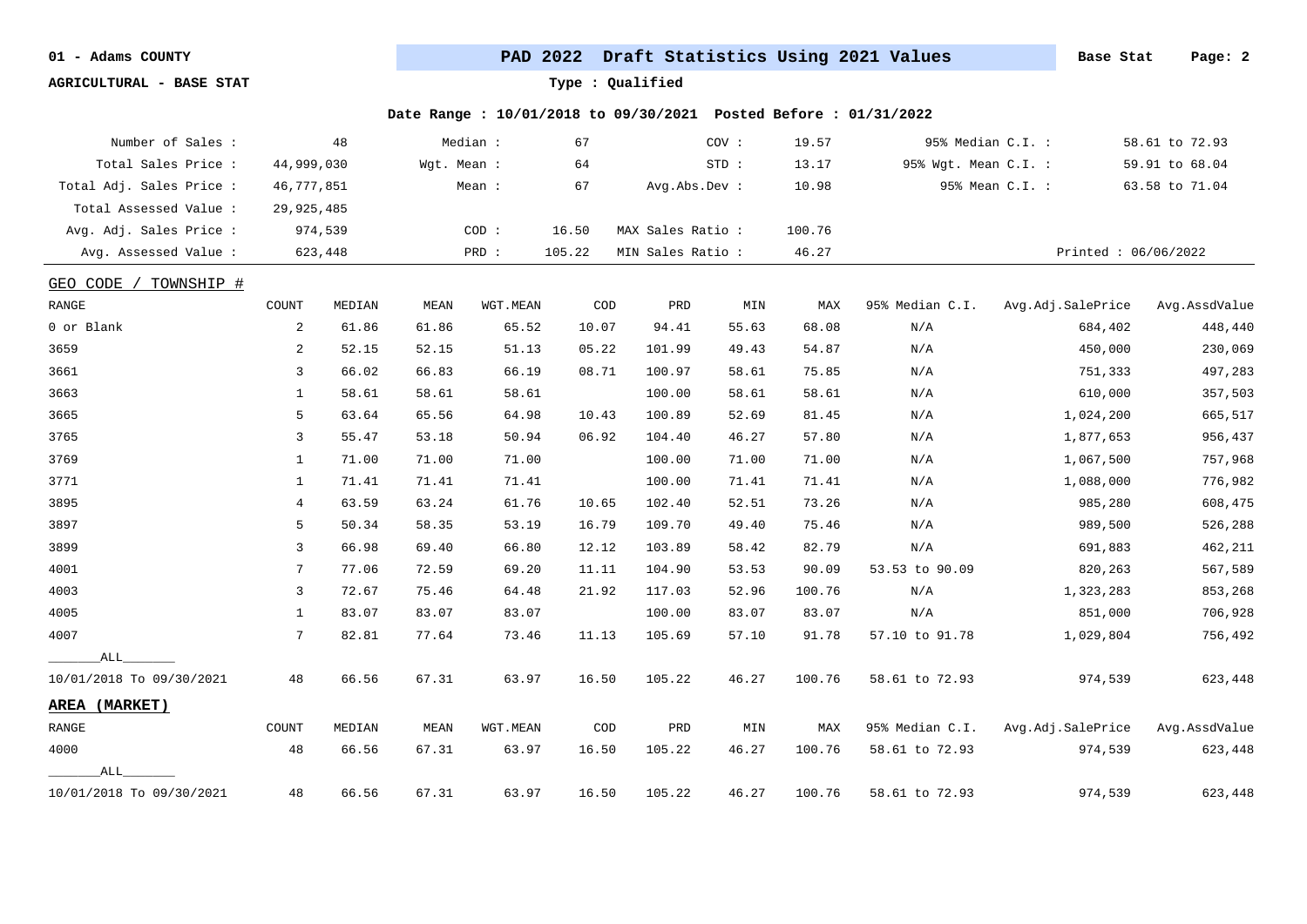**AGRICULTURAL - BASE STAT Type : Qualified**

| Number of Sales :             |              | 48                 |             | Median : | 67                          |                   | COV:  | 19.57  |                      | 95% Median C.I. : | 58.61 to 72.93      |
|-------------------------------|--------------|--------------------|-------------|----------|-----------------------------|-------------------|-------|--------|----------------------|-------------------|---------------------|
| Total Sales Price :           | 44,999,030   |                    | Wqt. Mean : |          | 64                          |                   | STD:  | 13.17  | 95% Wgt. Mean C.I. : |                   | 59.91 to 68.04      |
| Total Adj. Sales Price :      | 46,777,851   |                    |             | Mean :   | 67                          | Avg.Abs.Dev :     |       | 10.98  |                      | 95% Mean C.I. :   | 63.58 to 71.04      |
| Total Assessed Value :        | 29,925,485   |                    |             |          |                             |                   |       |        |                      |                   |                     |
| Avg. Adj. Sales Price :       |              | 974,539            |             | COD:     | 16.50                       | MAX Sales Ratio : |       | 100.76 |                      |                   |                     |
| Avg. Assessed Value :         |              | 623,448            |             | PRD :    | 105.22                      | MIN Sales Ratio : |       | 46.27  |                      |                   | Printed: 06/06/2022 |
| STATUS: IMPROVED,             |              | UNIMPROVED, & IOLL |             |          |                             |                   |       |        |                      |                   |                     |
| RANGE                         | COUNT        | MEDIAN             | MEAN        | WGT.MEAN | $\mathop{\rm COD}\nolimits$ | PRD               | MIN   | MAX    | 95% Median C.I.      | Avg.Adj.SalePrice | Avg.AssdValue       |
| $\mathbf{1}$                  | 5            | 73.26              | 70.17       | 63.53    | 18.62                       | 110.45            | 46.27 | 90.09  | N/A                  | 1,388,403         | 882,033             |
| $\overline{a}$                | 43           | 66.38              | 66.98       | 64.05    | 15.83                       | 104.57            | 49.40 | 100.76 | 58.61 to 72.67       | 926,415           | 593,380             |
| ALL                           |              |                    |             |          |                             |                   |       |        |                      |                   |                     |
| 10/01/2018 To 09/30/2021      | 48           | 66.56              | 67.31       | 63.97    | 16.50                       | 105.22            | 46.27 | 100.76 | 58.61 to 72.93       | 974,539           | 623,448             |
| SCHOOL DISTRICT *             |              |                    |             |          |                             |                   |       |        |                      |                   |                     |
| $\ensuremath{\mathsf{RANGE}}$ | COUNT        | MEDIAN             | MEAN        | WGT.MEAN | COD                         | PRD               | MIN   | MAX    | 95% Median C.I.      | Avg.Adj.SalePrice | Avg.AssdValue       |
| 010003                        | 5            | 55.63              | 59.47       | 62.94    | 11.92                       | 94.49             | 49.43 | 71.41  | N/A                  | 677,760           | 426,564             |
| 010018                        |              |                    |             |          |                             |                   |       |        |                      |                   |                     |
| 010090                        | 28           | 63.21              | 65.04       | 61.68    | 15.84                       | 105.45            | 46.27 | 90.09  | 57.80 to 71.00       | 1,117,122         | 689,050             |
| 010123                        | 8            | 77.24              | 74.19       | 70.08    | 14.18                       | 105.86            | 52.51 | 91.78  | 52.51 to 91.78       | 794,217           | 556,598             |
| 100019                        |              |                    |             |          |                             |                   |       |        |                      |                   |                     |
| 180501                        | $\mathbf{1}$ | 59.10              | 59.10       | 59.10    |                             | 100.00            | 59.10 | 59.10  | N/A                  | 1,171,211         | 692,167             |
| 400126                        |              |                    |             |          |                             |                   |       |        |                      |                   |                     |
| 500503                        |              |                    |             |          |                             |                   |       |        |                      |                   |                     |
| 650005                        |              |                    |             |          |                             |                   |       |        |                      |                   |                     |
| 910074                        | 6            | 77.06              | 76.61       | 73.16    | 11.38                       | 104.72            | 53.53 | 100.76 | 53.53 to 100.76      | 764,114           | 559,051             |
| ALL                           |              |                    |             |          |                             |                   |       |        |                      |                   |                     |
| 10/01/2018 To 09/30/2021      | 48           | 66.56              | 67.31       | 63.97    | 16.50                       | 105.22            | 46.27 | 100.76 | 58.61 to 72.93       | 974,539           | 623,448             |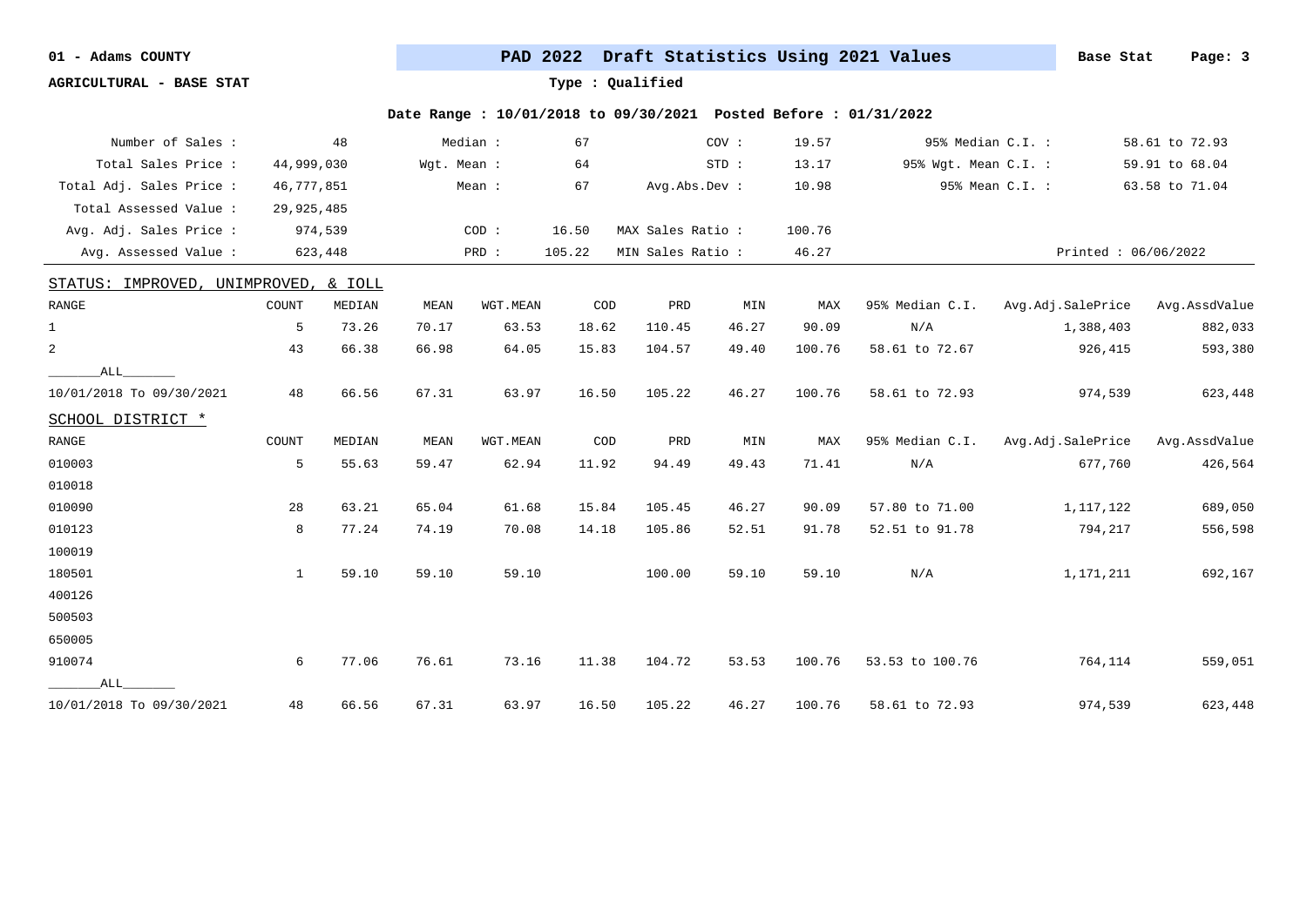**AGRICULTURAL - BASE STAT Type : Qualified**

| Number of Sales :        |            | 48      |             | Median : | 67     |                   | COV:  | 19.57  |                      | 95% Median C.I. : | 58.61 to 72.93      |
|--------------------------|------------|---------|-------------|----------|--------|-------------------|-------|--------|----------------------|-------------------|---------------------|
| Total Sales Price:       | 44,999,030 |         | Wqt. Mean : |          | 64     |                   | STD:  | 13.17  | 95% Wgt. Mean C.I. : |                   | 59.91 to 68.04      |
| Total Adj. Sales Price : | 46,777,851 |         |             | Mean :   | 67     | Avg.Abs.Dev :     |       | 10.98  |                      | 95% Mean C.I. :   | 63.58 to 71.04      |
| Total Assessed Value:    | 29,925,485 |         |             |          |        |                   |       |        |                      |                   |                     |
| Avg. Adj. Sales Price :  |            | 974,539 |             | COD:     | 16.50  | MAX Sales Ratio:  |       | 100.76 |                      |                   |                     |
| Avg. Assessed Value :    |            | 623,448 |             | PRD :    | 105.22 | MIN Sales Ratio : |       | 46.27  |                      |                   | Printed: 06/06/2022 |
| AG ACRES IN SALE         |            |         |             |          |        |                   |       |        |                      |                   |                     |
| RANGE                    | COUNT      | MEDIAN  | MEAN        | WGT.MEAN | COD    | PRD               | MIN   | MAX    | 95% Median C.I.      | Avg.Adj.SalePrice | Avg.AssdValue       |
| 30.01 TO<br>50.00        | 1          | 75.46   | 75.46       | 75.46    |        | 100.00            | 75.46 | 75.46  | N/A                  | 293,000           | 221,112             |
| 50.01 TO<br>100.00       | 17         | 66.38   | 66.91       | 65.74    | 15.98  | 101.78            | 49.43 | 91.78  | 55.63 to 77.06       | 492,174           | 323,547             |
| 100.01 TO<br>180.00      | 24         | 67.11   | 67.97       | 65.28    | 16.29  | 104.12            | 49.40 | 100.76 | 57.80 to 73.26       | 1,069,511         | 698,182             |
| 180.01 TO 330.00         | 6          | 61.71   | 64.45       | 59.82    | 18.54  | 107.74            | 46.27 | 82.81  | 46.27 to 82.81       | 2,074,938         | 1,241,286           |
| ALL                      |            |         |             |          |        |                   |       |        |                      |                   |                     |
| 10/01/2018 To 09/30/2021 | 48         | 66.56   | 67.31       | 63.97    | 16.50  | 105.22            | 46.27 | 100.76 | 58.61 to 72.93       | 974,539           | 623,448             |
| MAJORITY LAND USE > 95%  |            |         |             |          |        |                   |       |        |                      |                   |                     |
| RANGE                    | COUNT      | MEDIAN  | MEAN        | WGT.MEAN | COD    | PRD               | MIN   | MAX    | 95% Median C.I.      | Avg.Adj.SalePrice | Avg.AssdValue       |
| $DRY-N/A$                | 2          | 55.25   | 55.25       | 55.25    | 00.69  | 100.00            | 54.87 | 55.63  | N/A                  | 280,803           | 155,155             |
| GRASS                    | 1          | 81.21   | 81.21       | 81.21    |        | 100.00            | 81.21 | 81.21  | N/A                  | 514,112           | 417,487             |
| GRASS-N/A                | 2          | 72.24   | 72.24       | 63.49    | 27.06  | 113.78            | 52.69 | 91.78  | N/A                  | 230,750           | 146,494             |
| IRRGTD                   | 14         | 72.17   | 70.98       | 68.79    | 10.92  | 103.18            | 52.96 | 86.32  | 58.42 to 78.34       | 906,143           | 623,364             |
| IRRGTD-N/A               | 29         | 62.77   | 65.55       | 61.98    | 17.32  | 105.76            | 46.27 | 100.76 | 57.80 to 72.67       | 1,122,574         | 695,780             |
| ALL                      |            |         |             |          |        |                   |       |        |                      |                   |                     |
| 10/01/2018 To 09/30/2021 | 48         | 66.56   | 67.31       | 63.97    | 16.50  | 105.22            | 46.27 | 100.76 | 58.61 to 72.93       | 974,539           | 623,448             |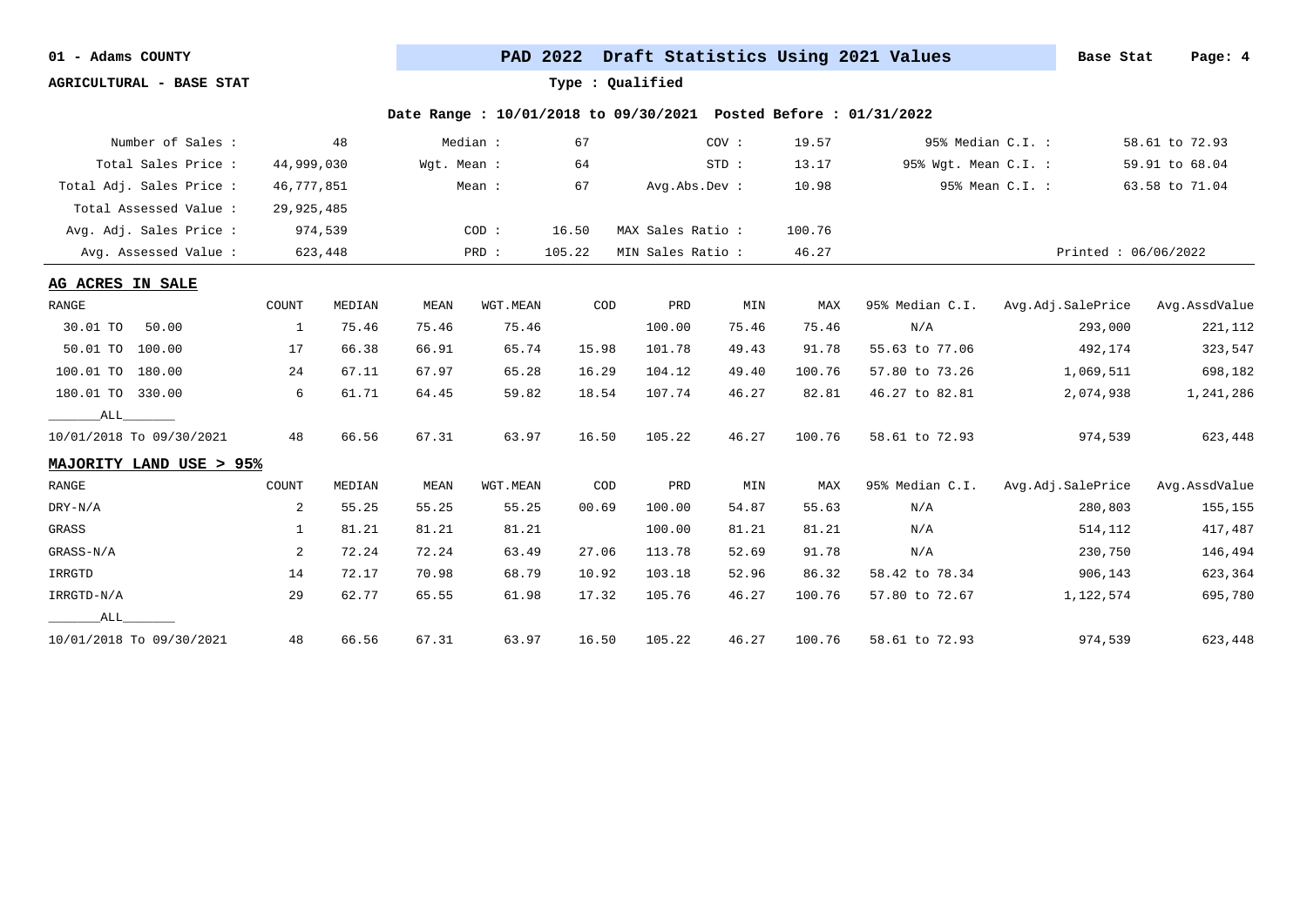**AGRICULTURAL - BASE STAT Type : Qualified**

| Number of Sales :        |            | 48      |             | Median : | 67     |                   | COV:    | 19.57  | 95% Median C.I. :    |                     | 58.61 to 72.93 |
|--------------------------|------------|---------|-------------|----------|--------|-------------------|---------|--------|----------------------|---------------------|----------------|
| Total Sales Price:       | 44,999,030 |         | Wgt. Mean : |          | 64     |                   | $STD$ : | 13.17  | 95% Wgt. Mean C.I. : |                     | 59.91 to 68.04 |
| Total Adj. Sales Price : | 46,777,851 |         |             | Mean :   | 67     | Avg. Abs. Dev:    |         | 10.98  |                      | 95% Mean C.I. :     | 63.58 to 71.04 |
| Total Assessed Value:    | 29,925,485 |         |             |          |        |                   |         |        |                      |                     |                |
| Avg. Adj. Sales Price :  |            | 974,539 |             | COD:     | 16.50  | MAX Sales Ratio:  |         | 100.76 |                      |                     |                |
| Avg. Assessed Value:     |            | 623,448 |             | PRD :    | 105.22 | MIN Sales Ratio : |         | 46.27  |                      | Printed: 06/06/2022 |                |
| MAJORITY LAND USE > 80%  |            |         |             |          |        |                   |         |        |                      |                     |                |
| RANGE                    | COUNT      | MEDIAN  | MEAN        | WGT.MEAN | COD    | PRD               | MIN     | MAX    | 95% Median C.I.      | Avg.Adj.SalePrice   | Avg.AssdValue  |
| DRY-N/A                  | 2          | 55.25   | 55.25       | 55.25    | 00.69  | 100.00            | 54.87   | 55.63  | N/A                  | 280,803             | 155,155        |
| GRASS                    | 2          | 86.50   | 86.50       | 83.31    | 06.12  | 103.83            | 81.21   | 91.78  | N/A                  | 320,806             | 267,251        |
| GRASS-N/A                |            | 52.69   | 52.69       | 52.69    |        | 100.00            | 52.69   | 52.69  | N/A                  | 334,000             | 175,972        |
| IRRGTD                   | 38         | 66.56   | 66.29       | 63.47    | 13.66  | 104.44            | 46.27   | 86.32  | 59.10 to 72.67       | 1,101,598           | 699,137        |
| IRRGTD-N/A               | 5          | 82.79   | 75.12       | 69.16    | 21.48  | 108.62            | 49.43   | 100.76 | N/A                  | 675,979             | 467,499        |
| ALL                      |            |         |             |          |        |                   |         |        |                      |                     |                |
| 10/01/2018 To 09/30/2021 | 48         | 66.56   | 67.31       | 63.97    | 16.50  | 105.22            | 46.27   | 100.76 | 58.61 to 72.93       | 974,539             | 623,448        |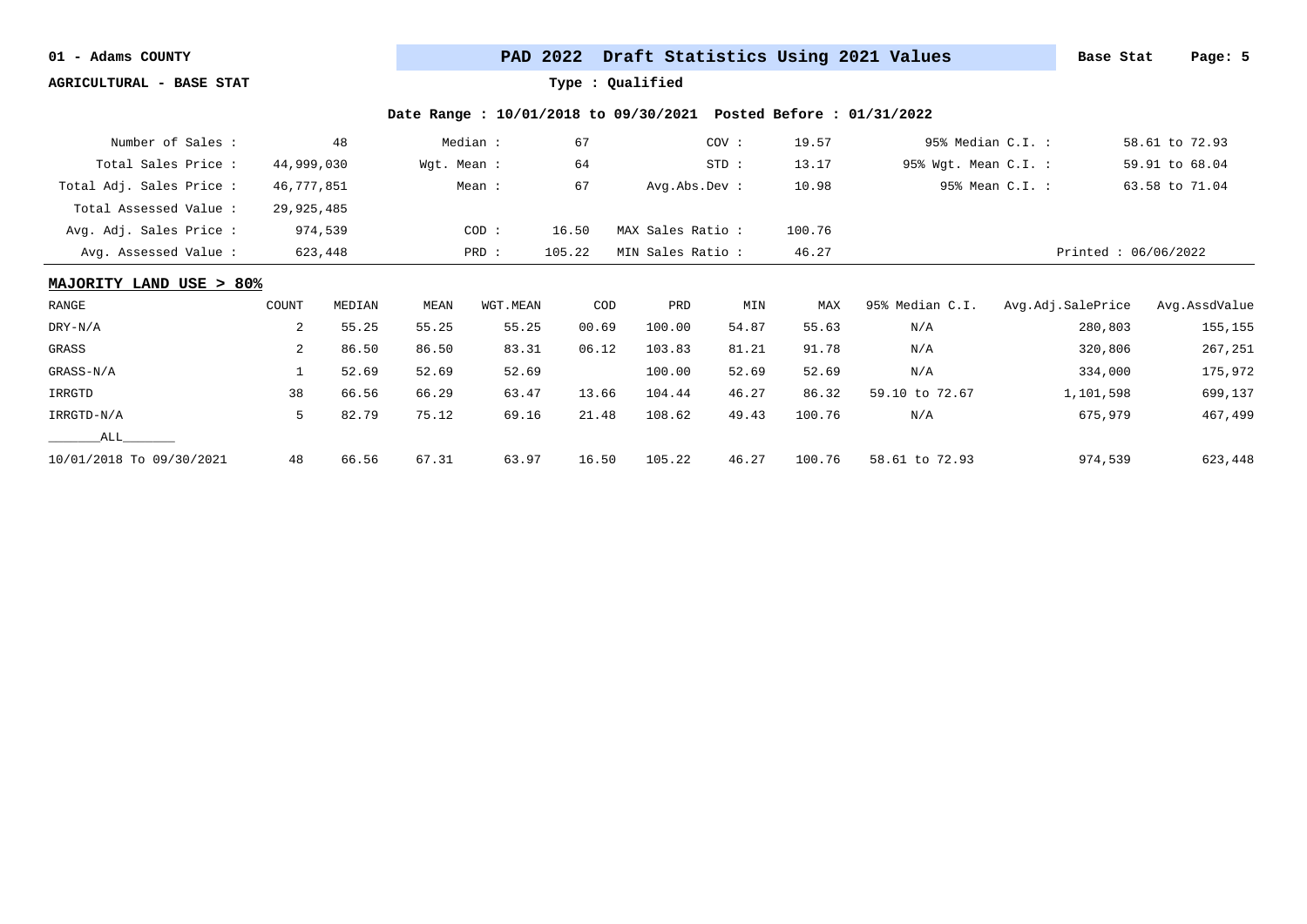| 01 |  | Adams COUNTY |
|----|--|--------------|
|----|--|--------------|

PAD 2022 Draft Statistics Using 2021 Values **Base Stat** Page: 6

**AGRICULTURAL - BASE STAT Type : Qualified**

|                               | Number of Sales :   |              | 48      |             | Median : | 67     |                   | COV:  | 19.57  |                      | 95% Median C.I. :   | 58.61 to 72.93 |
|-------------------------------|---------------------|--------------|---------|-------------|----------|--------|-------------------|-------|--------|----------------------|---------------------|----------------|
|                               | Total Sales Price : | 44,999,030   |         | Wgt. Mean : |          | 64     |                   | STD:  | 13.17  | 95% Wgt. Mean C.I. : |                     | 59.91 to 68.04 |
| Total Adj. Sales Price :      |                     | 46,777,851   |         |             | Mean :   | 67     | Avg.Abs.Dev :     |       | 10.98  |                      | 95% Mean C.I. :     | 63.58 to 71.04 |
| Total Assessed Value :        |                     | 29,925,485   |         |             |          |        |                   |       |        |                      |                     |                |
| Avg. Adj. Sales Price :       |                     |              | 974,539 |             | COD:     | 16.50  | MAX Sales Ratio : |       | 100.76 |                      |                     |                |
| Avg. Assessed Value :         |                     |              | 623,448 |             | PRD :    | 105.22 | MIN Sales Ratio : |       | 46.27  |                      | Printed: 06/06/2022 |                |
|                               |                     |              |         |             |          |        |                   |       |        |                      |                     |                |
| SALE PRICE *                  |                     |              |         |             |          |        |                   |       |        |                      |                     |                |
| $\ensuremath{\mathsf{RANGE}}$ |                     | COUNT        | MEDIAN  | MEAN        | WGT.MEAN | COD    | PRD               | MIN   | MAX    | 95% Median C.I.      | Avg.Adj.SalePrice   | Avg.AssdValue  |
| _Low \$ Ranges_               |                     |              |         |             |          |        |                   |       |        |                      |                     |                |
| Less Than                     | 5,000               |              |         |             |          |        |                   |       |        |                      |                     |                |
| Less Than                     | 15,000              |              |         |             |          |        |                   |       |        |                      |                     |                |
| Less Than                     | 30,000              |              |         |             |          |        |                   |       |        |                      |                     |                |
| __Ranges Excl. Low \$__       |                     |              |         |             |          |        |                   |       |        |                      |                     |                |
| Greater Than                  | 4,999               | 48           | 66.56   | 67.31       | 63.97    | 16.50  | 105.22            | 46.27 | 100.76 | 58.61 to 72.93       | 974,539             | 623,448        |
| Greater Than 14,999           |                     | 48           | 66.56   | 67.31       | 63.97    | 16.50  | 105.22            | 46.27 | 100.76 | 58.61 to 72.93       | 974,539             | 623,448        |
| Greater Than 29,999           |                     | 48           | 66.56   | 67.31       | 63.97    | 16.50  | 105.22            | 46.27 | 100.76 | 58.61 to 72.93       | 974,539             | 623,448        |
| _Incremental Ranges           |                     |              |         |             |          |        |                   |       |        |                      |                     |                |
| $0$ TO                        | 4,999               |              |         |             |          |        |                   |       |        |                      |                     |                |
| 5,000 TO                      | 14,999              |              |         |             |          |        |                   |       |        |                      |                     |                |
| 15,000 TO                     | 29,999              |              |         |             |          |        |                   |       |        |                      |                     |                |
| 30,000 TO                     | 59,999              |              |         |             |          |        |                   |       |        |                      |                     |                |
| 60,000 TO                     | 99,999              |              |         |             |          |        |                   |       |        |                      |                     |                |
| 100,000 TO                    | 149,999             | $\mathbf{1}$ | 91.78   | 91.78       | 91.78    |        | 100.00            | 91.78 | 91.78  | N/A                  | 127,500             | 117,015        |
| 150,000 TO                    | 249,999             |              |         |             |          |        |                   |       |        |                      |                     |                |
| 250,000 TO                    | 499,999             | 6            | 65.55   | 67.15       | 68.46    | 19.45  | 98.09             | 52.69 | 82.79  | 52.69 to 82.79       | 328,876             | 225,143        |
| 500,000 TO                    | 999,999             | 21           | 73.26   | 73.13       | 73.45    | 13.40  | 99.56             | 49.43 | 100.76 | 66.38 to 81.21       | 695,347             | 510,728        |
| $1,000,000 +$                 |                     | 20           | 59.44   | 60.02       | 58.96    | 12.23  | 101.80            | 46.27 | 82.81  | 52.96 to 66.02       | 1,503,741           | 886,617        |
| ALL                           |                     |              |         |             |          |        |                   |       |        |                      |                     |                |
| 10/01/2018 To 09/30/2021      |                     | 48           | 66.56   | 67.31       | 63.97    | 16.50  | 105.22            | 46.27 | 100.76 | 58.61 to 72.93       | 974,539             | 623,448        |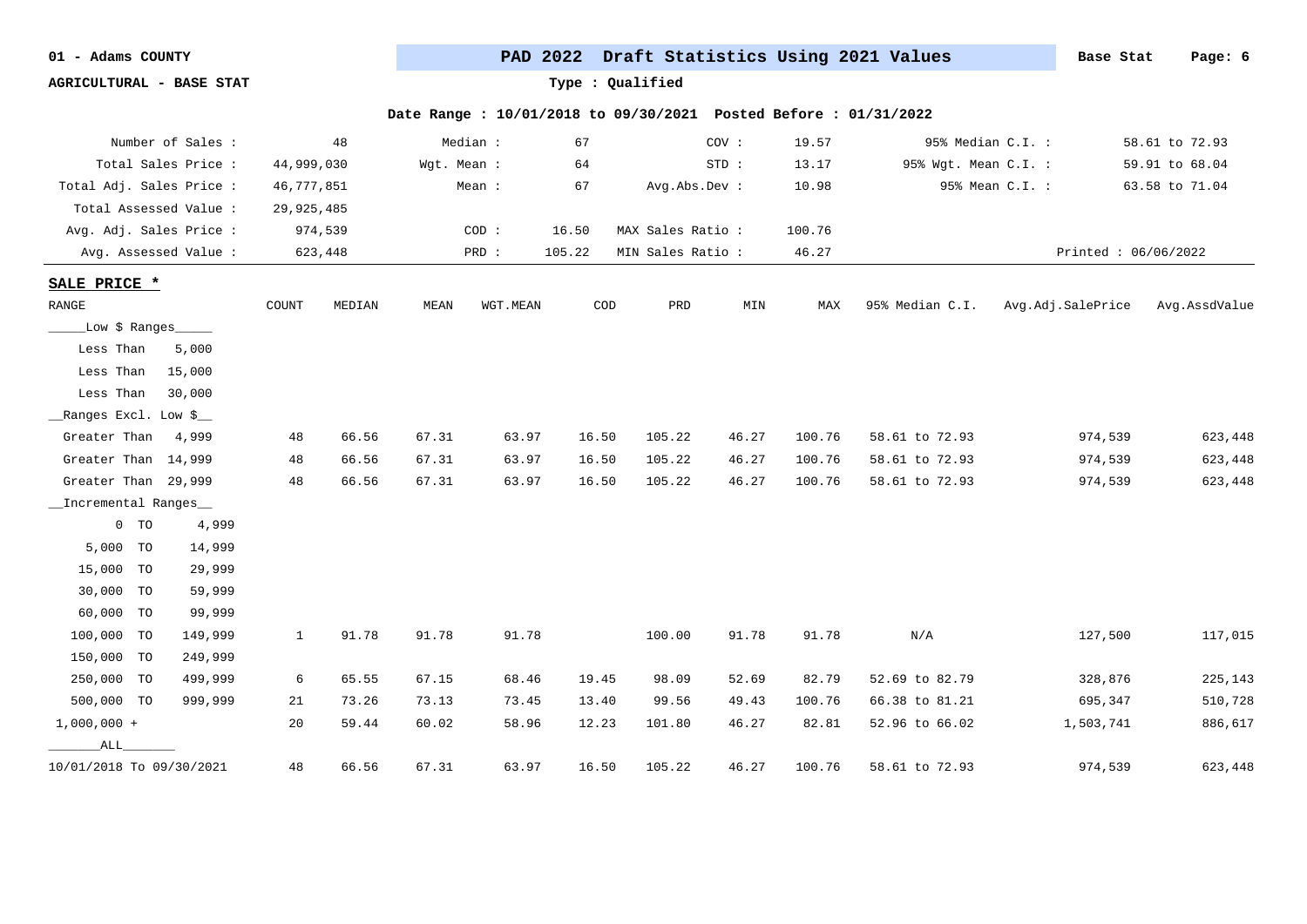| 01 |  | Adams COUNTY |
|----|--|--------------|
|----|--|--------------|

PAD 2022 Draft Statistics Using 2021 Values **Base Stat** Page: 7

**AGRICULTURAL - BASE STAT Type : Qualified**

| Number of Sales :        |                | 48      |             | Median : | 67     |                  | COV:  | 19.57  |                      | 95% Median C.I. :   | 58.61 to 72.93 |
|--------------------------|----------------|---------|-------------|----------|--------|------------------|-------|--------|----------------------|---------------------|----------------|
| Total Sales Price :      | 44,999,030     |         | Wgt. Mean : |          | 64     |                  | STD:  | 13.17  | 95% Wgt. Mean C.I. : |                     | 59.91 to 68.04 |
| Total Adj. Sales Price : | 46,777,851     |         |             | Mean :   | 67     | Avg.Abs.Dev :    |       | 10.98  |                      | 95% Mean C.I. :     | 63.58 to 71.04 |
| Total Assessed Value :   | 29,925,485     |         |             |          |        |                  |       |        |                      |                     |                |
| Avg. Adj. Sales Price :  |                | 974,539 |             | COD:     | 16.50  | MAX Sales Ratio: |       | 100.76 |                      |                     |                |
| Avg. Assessed Value :    |                | 623,448 |             | PRD :    | 105.22 | MIN Sales Ratio: |       | 46.27  |                      | Printed: 06/06/2022 |                |
| ASSESSED VALUE *         |                |         |             |          |        |                  |       |        |                      |                     |                |
| RANGE                    | COUNT          | MEDIAN  | MEAN        | WGT.MEAN | COD    | PRD              | MIN   | MAX    | 95% Median C.I.      | Avg.Adj.SalePrice   | Avg.AssdValue  |
|                          |                |         |             |          |        |                  |       |        |                      |                     |                |
| _Low \$_                 |                |         |             |          |        |                  |       |        |                      |                     |                |
| 1 TO<br>4999             |                |         |             |          |        |                  |       |        |                      |                     |                |
| 9999<br>5000 TO          |                |         |             |          |        |                  |       |        |                      |                     |                |
| $Total$ \$               |                |         |             |          |        |                  |       |        |                      |                     |                |
| 1 TO<br>9999             |                |         |             |          |        |                  |       |        |                      |                     |                |
| 10000 TO<br>29999        |                |         |             |          |        |                  |       |        |                      |                     |                |
| 30000 TO<br>59999        |                |         |             |          |        |                  |       |        |                      |                     |                |
| 60000 TO<br>99999        |                |         |             |          |        |                  |       |        |                      |                     |                |
| 100000 TO<br>149999      | $\mathbf{1}$   | 91.78   | 91.78       | 91.78    |        | 100.00           | 91.78 | 91.78  | N/A                  | 127,500             | 117,015        |
| 249999<br>150000 TO      | $\overline{4}$ | 55.25   | 59.66       | 59.51    | 10.64  | 100.25           | 52.69 | 75.46  | N/A                  | 297,152             | 176,848        |
| 250000 TO<br>499999      | 14             | 69.84   | 68.83       | 67.63    | 13.60  | 101.77           | 49.43 | 82.79  | 58.42 to 81.21       | 561,283             | 379,606        |
| 500000 +                 | 29             | 66.02   | 66.78       | 63.26    | 16.84  | 105.56           | 46.27 | 100.76 | 57.80 to 72.67       | 1,296,682           | 820,227        |
| _ALL_                    |                |         |             |          |        |                  |       |        |                      |                     |                |
| 10/01/2018 To 09/30/2021 | 48             | 66.56   | 67.31       | 63.97    | 16.50  | 105.22           | 46.27 | 100.76 | 58.61 to 72.93       | 974,539             | 623,448        |
| 95%MLU By Market Area    |                |         |             |          |        |                  |       |        |                      |                     |                |
| RANGE                    | COUNT          | MEDIAN  | MEAN        | WGT.MEAN | COD    | PRD              | MIN   | MAX    | 95% Median C.I.      | Avg.Adj.SalePrice   | Avg.AssdValue  |
| _____Irrigated_          |                |         |             |          |        |                  |       |        |                      |                     |                |
| County                   | 14             | 72.17   | 70.98       | 68.79    | 10.92  | 103.18           | 52.96 | 86.32  | 58.42 to 78.34       | 906,143             | 623,364        |
| 4000                     | 14             | 72.17   | 70.98       | 68.79    | 10.92  | 103.18           | 52.96 | 86.32  | 58.42 to 78.34       | 906,143             | 623,364        |
| Grass                    |                |         |             |          |        |                  |       |        |                      |                     |                |
| County                   | 1              | 81.21   | 81.21       | 81.21    |        | 100.00           | 81.21 | 81.21  | N/A                  | 514,112             | 417,487        |
| 4000                     | 1              | 81.21   | 81.21       | 81.21    |        | 100.00           | 81.21 | 81.21  | N/A                  | 514,112             | 417,487        |
| ALL                      |                |         |             |          |        |                  |       |        |                      |                     |                |
| 10/01/2018 To 09/30/2021 | 48             | 66.56   | 67.31       | 63.97    | 16.50  | 105.22           | 46.27 | 100.76 | 58.61 to 72.93       | 974,539             | 623,448        |